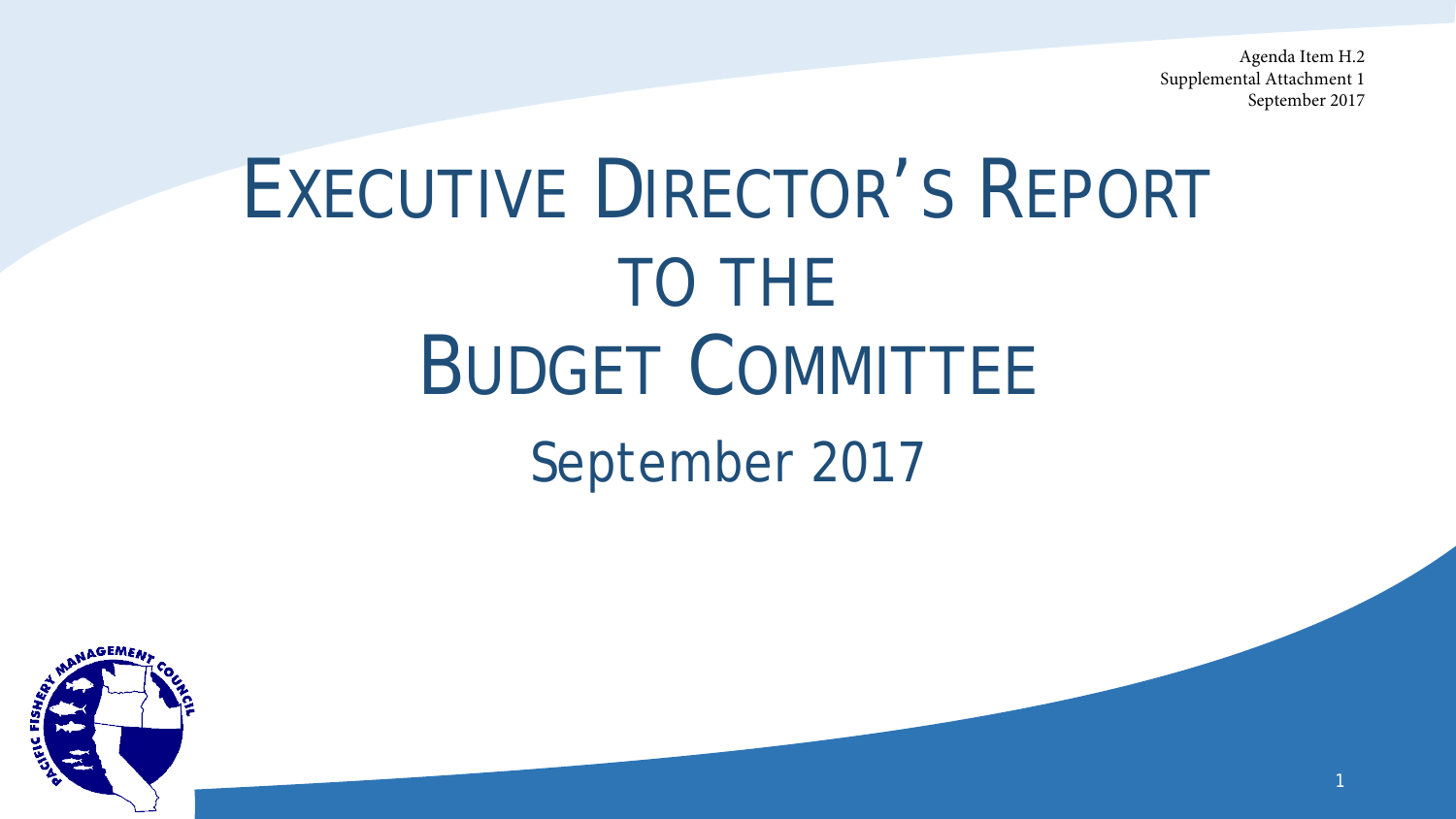# BUDGET COMMITTEE TASKS

At this meeting the Budget Committee needs to:

- Approve Results of the 2016 Audit\*
- Recommend a 2017 Operational Budget to the Council for use during the remainder of the 2017 Calendar Year\*\*
- Consider a preliminary draft 2018 budget and recommend priorities\*\*\*



\* COP 9: Council Staff provides a report to the Budget Committee which summarizes findings of an annual, independent audit of the Council's financial practices, together with a summary of the Council's response to the audi

\*\* COP 9: At the first opportunity following Congressional appropriations, confirmation of fiscal assumptions, updates, and resolution of uncertainties contained in the preliminary annual budget, Council staff<br>prepares upd

\*\*\* COP 9:Council Staff prepares for consideration by the Budget Committee a proposed preliminary annual budget for Council operations which documents all major aspects of the Council's fiscal affairs and<br>identifies balanc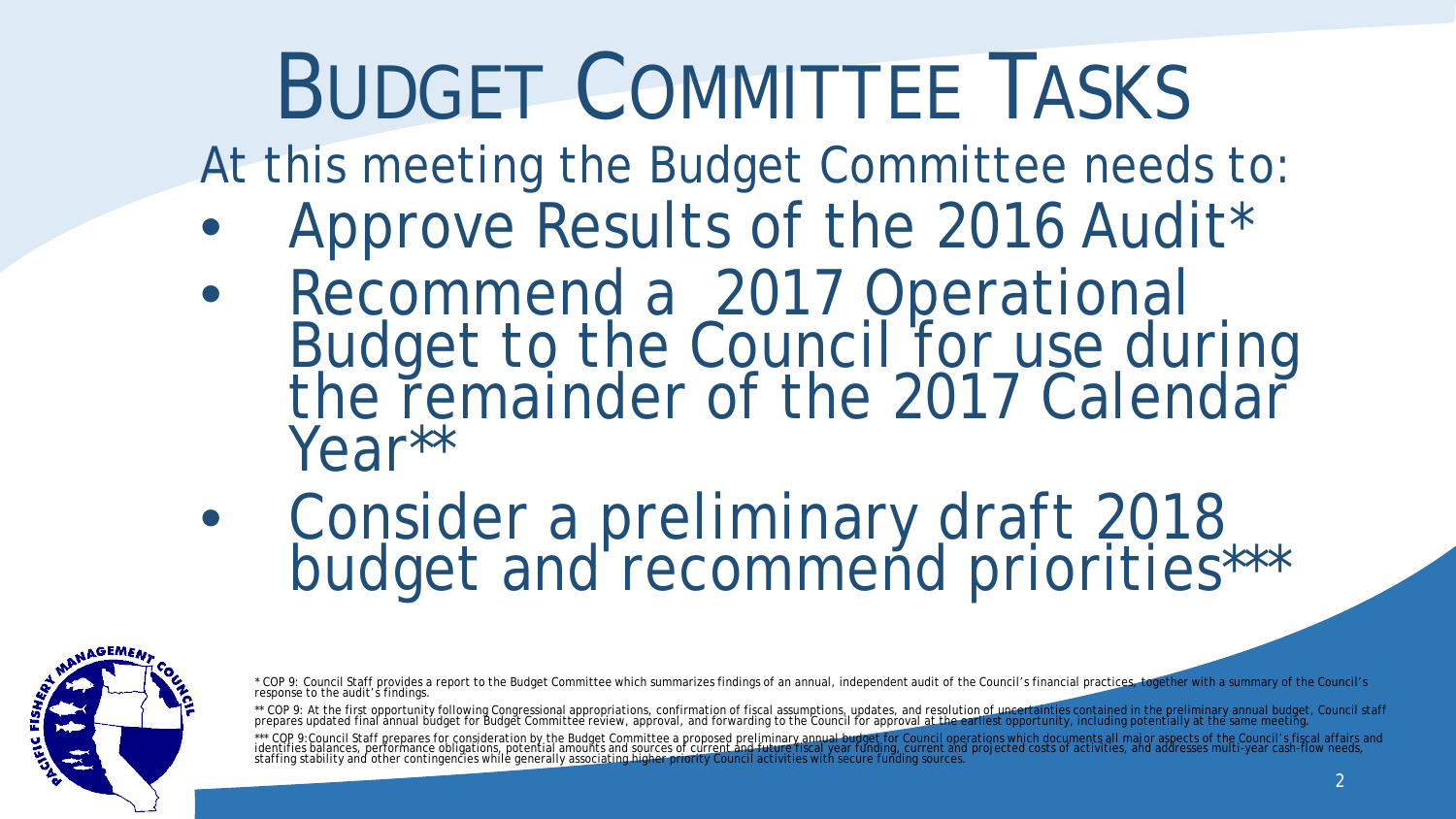## CY 2016 Audit Results

- Financial Statements
	- Type of Auditor's Report Issued North School and Unmodified
	- Material Weakness or Significant Deficiencies
	- Noncompliance Materials
- Federal Awards
	- Type of Auditor's Report Issued Van Martin Unmodified
	- Material Weakness or Significant Deficiencies No
	- Reportable Audit Finding No
- Identification of Major Programs: Low-Risk Auditee
	- CDFA 11.441
	- Regional Fishery Management Councils
	- **Ogram (>\$750,000)**

Financial Statement Findings: None

• Federal Award Findings and Questioned Costs: None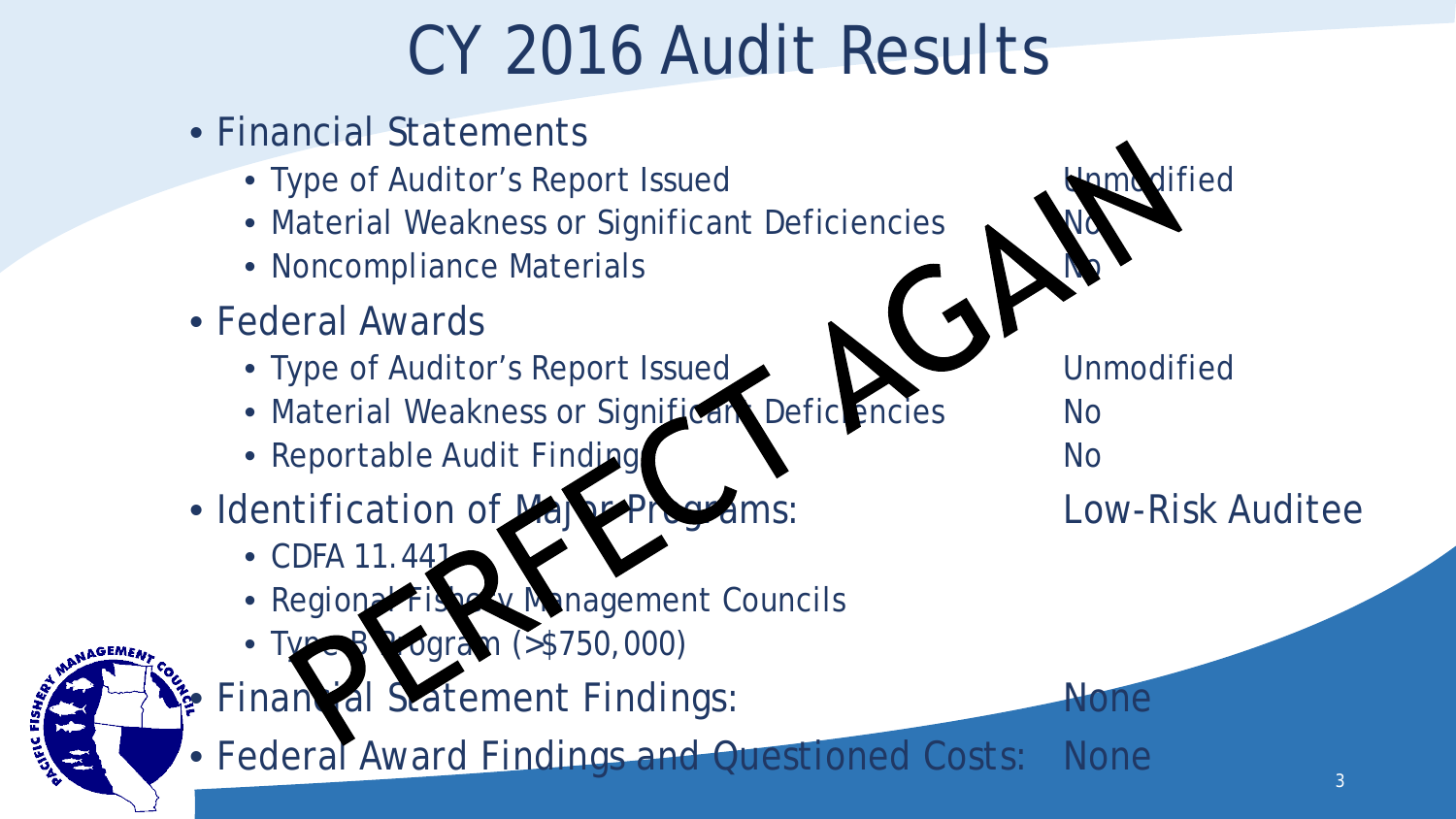### CY 2017 Funding and Budget Summary

| <b>Source of Funds or Designated Use</b>                       | <b>Dollars</b>       | <b>Comments</b>                                                  |           |
|----------------------------------------------------------------|----------------------|------------------------------------------------------------------|-----------|
| New CY 2017 Funds                                              |                      |                                                                  |           |
| Base and Ongoing Soft Funds Received:                          |                      |                                                                  |           |
| Received (1/12/17)                                             |                      | \$672,173 Base PPA                                               |           |
| Received (3/22/17)                                             | \$1,037,935 Base PPA |                                                                  |           |
| Received (7/31/17)                                             | \$1,884,860 Base PPA |                                                                  |           |
| Received (7/31/17)                                             |                      | \$615,375 Ongoing Soft (NEPA, ACL, RSL, Peer Review)             |           |
| Received (7/31/17)                                             |                      | \$69,498 Stipends                                                |           |
| <b>Subtotal</b>                                                | \$4,279,841          |                                                                  |           |
| Designated Supplemental Funding Received                       |                      |                                                                  |           |
| <b>National SCS</b>                                            |                      | \$125,000 Requested \$125K                                       | 2018      |
| <b>HMS</b> International Travel                                |                      | \$3,500 Requested \$3.5K for ISC Rappatour                       | 2017      |
| <b>Fishery Ecosystem Plan Initiatives</b>                      |                      | \$90,000 Partially funded thru 2017 \$276 full request 2017-2019 |           |
| Intersector QP Trading                                         |                      | \$125,000 IFQ Omnibus Request<br>CSR Follow-on                   | 2017-2018 |
| Annual Catch Limit Implementation and Flexibility              |                      | \$149,125 Requested \$149K                                       | 2017-2018 |
| EFH/RCA                                                        |                      | \$150,000 Requested \$150K                                       | 2017-2018 |
| Swordfish Management                                           | \$54,000             | Non-specific request                                             | 2018      |
| <b>Subtotal</b>                                                | \$696,625            |                                                                  |           |
| Additional Supplemental Funding Requested but Not Received     |                      |                                                                  |           |
| Fishery Ecosystem Plan Initiatives                             |                      | \$186,000 2018-2019 Remaining Portion Expected in Future FY      |           |
| Lingcod/Sablefish Discard Survival Credit                      |                      | \$83,095 2017-2018 Possibly Included in '19-'20 Spex             |           |
| Advanced Electronic Technology Plan Implementation             |                      | \$140,000 2017-2019 Placeholder in WCR ET Plan                   |           |
| <b>CCC Habitat Workgroup</b>                                   |                      | \$45,126 2017-2019                                               |           |
| <b>Subtotal</b>                                                | \$454,221            |                                                                  |           |
| Total New Funds                                                | \$4,976,466          |                                                                  |           |
| <b>Remaining Funds from 2016</b>                               |                      | \$2,670,054 355K Obligated for Catch Share Review in 2017        |           |
| (Including Special Projects/Funds not utilized in prior year.) |                      |                                                                  |           |
| <b>Total Funds On Hand</b> (or expected as of Sept 1)          | \$7,646,520          |                                                                  |           |

NAGEMEN

**ATTIC FIL** 

4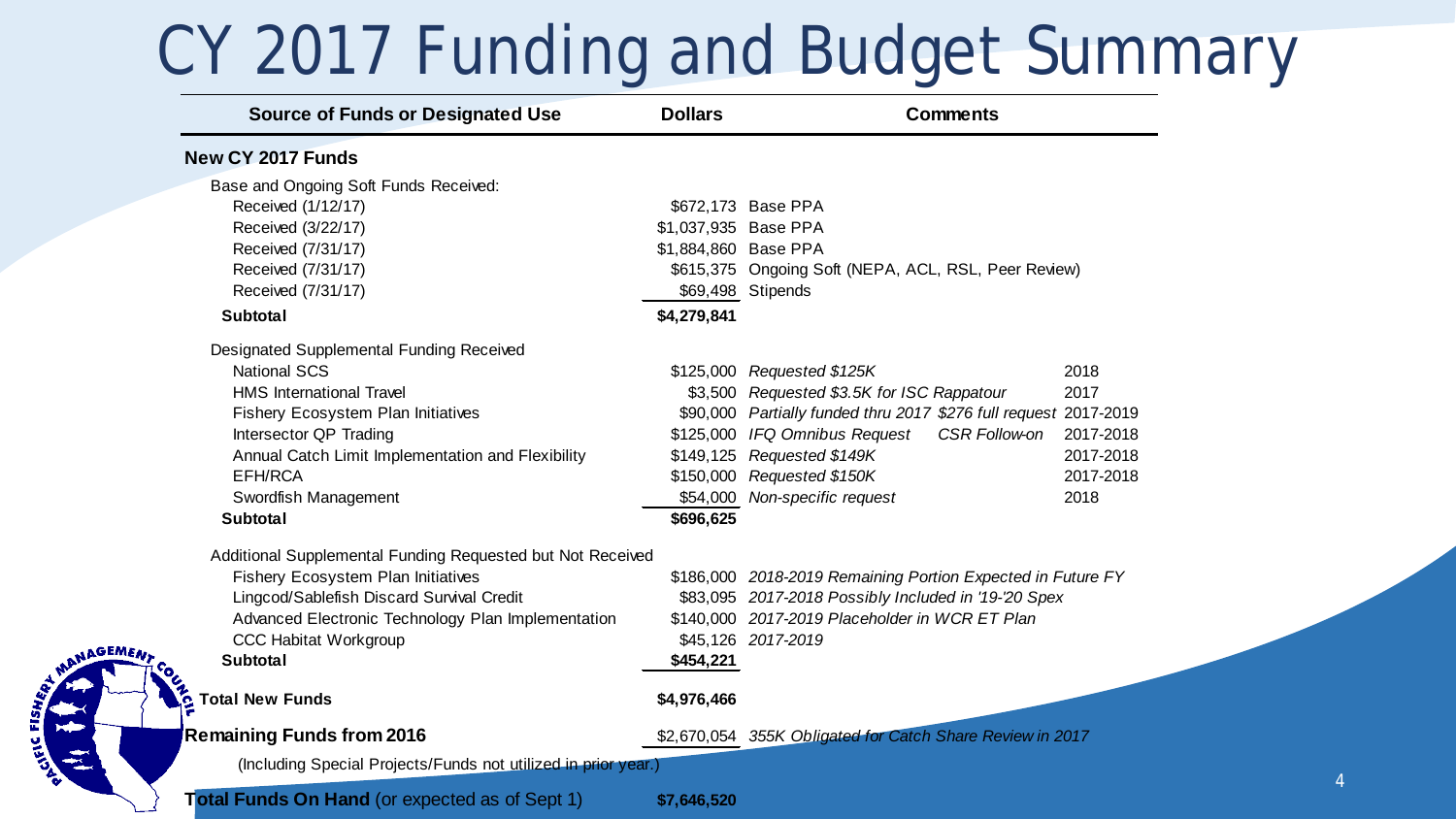## CY 2017 Funding and Budget Summary

#### **NOVEMBER 2016 COUNCIL GUIDANCE REGARDING CY 2017 OPERATIONAL BUDGET**

| <b>Adopted November Financial Recommendations</b>                         | <b>Provisional</b><br><b>Budget</b> |                                                     |
|---------------------------------------------------------------------------|-------------------------------------|-----------------------------------------------------|
| • Approved Provisional CY 2017 Operational Budget<br>Approved SCS Meeting | \$4,759,362                         | \$125,000 Scheduled January 2018                    |
|                                                                           |                                     | 4,884,362 November 2016 Approved Provisional Budget |

Direct Council staff to work with NMFS to pursue special supplemental funding for the following projects, in priority order: 1) Fishery Ecosystem Plan initiatives , 2) Individual Fishing Quota (IFQ) Trailing Actions/Omnibus Projects, 3) Swordfish Management, 4) National Standard 1 Guideline Revision, 5) Electronic Technologies, and 6) CCC Habitat Workgroup.

#### **PROPOSED CY 2017 OPERATIONAL BUDGET**

| Item                                                          | <b>Dollars</b> | Comments                                                              |    |
|---------------------------------------------------------------|----------------|-----------------------------------------------------------------------|----|
| <b>Provisional CY 2017 Budget</b>                             |                | \$4,884,362 Adopted November 2016                                     |    |
| Proposed Adjustments to Projects & Expenses:                  |                |                                                                       |    |
| <b>SCS Meeting</b>                                            |                | -\$125,000 SCS meeting now scheduled for 2018                         |    |
| <b>Special Projects</b>                                       |                | \$88,366 State Contract funding will occur in 2018 budget             |    |
| <b>Other Adjustments</b>                                      |                | -\$104,975 Primarily updates due to reduction in travel and actual    |    |
| <b>Subtotal Adjustments</b>                                   |                | -\$141,610 staff and benefit levels for 2017.                         |    |
|                                                               |                |                                                                       |    |
| <b>Updated CY 2017 Provisional Budget</b>                     | \$4,742,753    |                                                                       |    |
|                                                               |                |                                                                       |    |
| <b>Projected Delayed Spending Account</b><br>at Year End 2017 |                | \$2,903,767 Includes \$534K funding for projects continuing in 18-19. | 5. |

**ANGEME**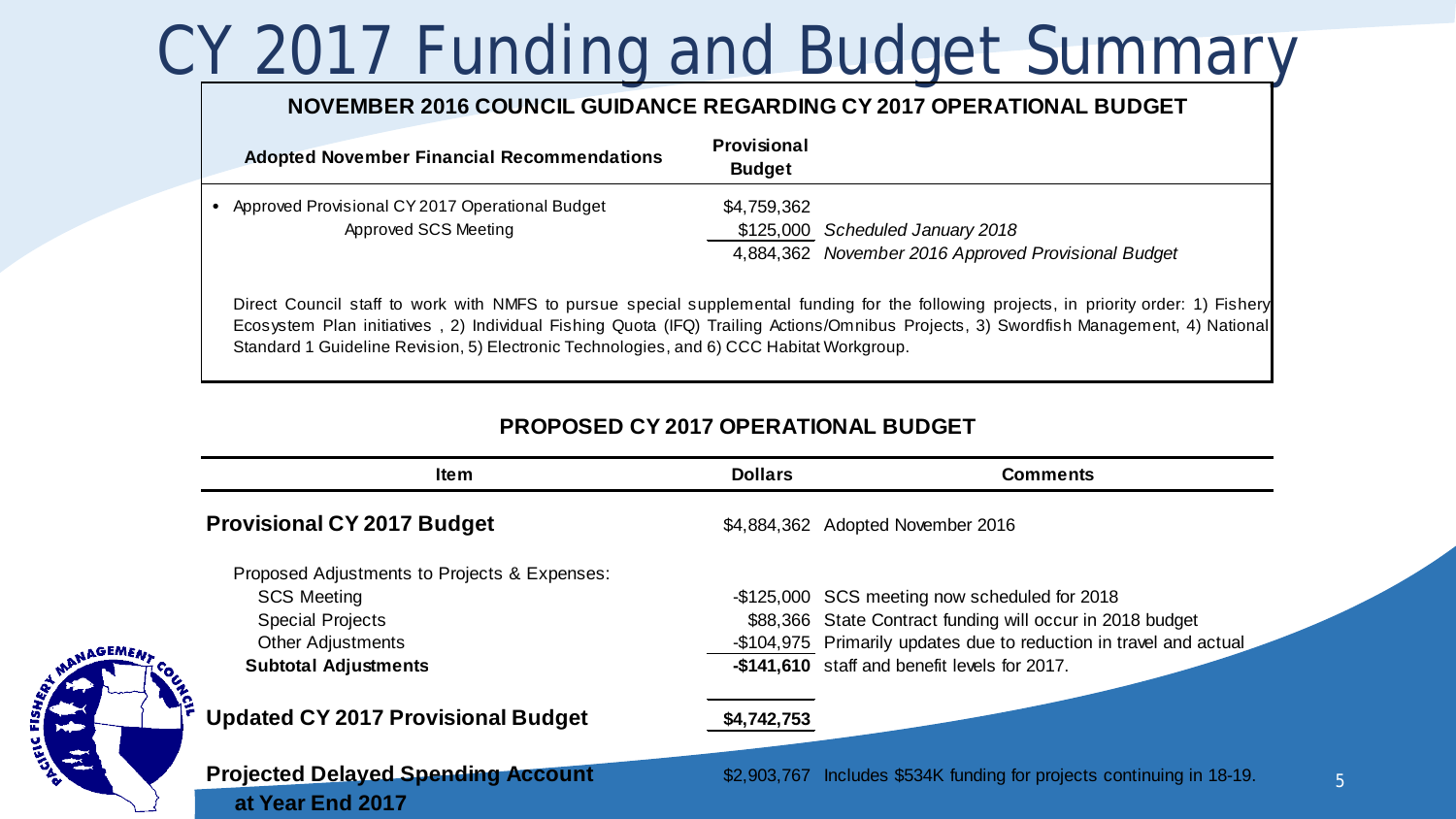### 2017 Provisional Budget Update

|                                     |                       | <b>Final Approved</b><br><b>Budget</b> |    | <b>Approved Provisional</b><br><b>Budget</b> | Proposed<br><b>Operational Budget</b> |           |  |
|-------------------------------------|-----------------------|----------------------------------------|----|----------------------------------------------|---------------------------------------|-----------|--|
| Category                            |                       | 2016                                   |    | 2017                                         |                                       | 2017      |  |
| <b>Staff Wages &amp; Benefits</b>   | \$                    | 2,151,329                              | \$ | 2,289,722                                    | - \$                                  | 2,189,503 |  |
| Travel                              | \$                    | 1,054,718                              | S  | 976,428                                      | \$                                    | 975,184   |  |
| Supplies & Services                 | $\boldsymbol{\theta}$ | 589,799                                | S  | 572,425                                      | \$                                    | 598,255   |  |
| <b>Contractual</b>                  |                       |                                        |    |                                              |                                       |           |  |
| <b>Council Member Compensation</b>  | \$                    | 227,366                                | \$ | 228,688                                      | \$                                    | 236,711   |  |
| <b>Advisory Body Stipends</b>       | \$                    | 69,499                                 | S  | 69,499                                       | S                                     | 69,499    |  |
| Liaison & Pln (State, PSMFC, Other) | \$                    | 738,557                                | S  | 622,600                                      | -\$                                   | 673,601   |  |
| Total 2017                          |                       | 4,831,268                              |    | 4,759,362                                    |                                       | 4,742,753 |  |

#### For Comparison; Does

#### Not Include SCS-6

|                                           | <b>Final Approved</b> |               | <b>Approved Provisional</b> |               | Proposed |                           |
|-------------------------------------------|-----------------------|---------------|-----------------------------|---------------|----------|---------------------------|
|                                           |                       | <b>Budget</b> |                             | <b>Budget</b> |          | <b>Operational Budget</b> |
| <b>Contract</b>                           |                       | 2016          |                             | 2017          |          | 2017                      |
| Alaska - Liaison & Planning               | \$                    | 22,527        | -\$                         | 22,527        | S        | 22,527                    |
| California - Liaison & Planning           | \$                    | 145,691       |                             | 133,212       |          | 133,212                   |
| Idaho - Liaison & Planning                | \$                    | 42,814        |                             | 37,527        |          | 37,527                    |
| Oregon - Liaison & Planning               | \$                    | 146,619       |                             | 141,524       |          | 141,524                   |
| Washington-Liaison & Planning             | \$                    | 136,619       |                             | 131,524       |          | 131,524                   |
| <b>EPSMFC-Liaison &amp; Planning</b>      |                       | 41,537        |                             | 41,537        |          | 41,537                    |
| Subtotal                                  |                       | 535,807       |                             | 507,850       |          | 507,851                   |
| Other Contractual (e.g., GF Spx, Sal, IQ) | <u>_\$</u>            | 202,750       |                             | 114,750       |          | 165,750                   |
| <b>Grand Total</b>                        |                       | 738,557       |                             | 622,600       |          | 673,601                   |

**NAGEME** 

CIFIC FIS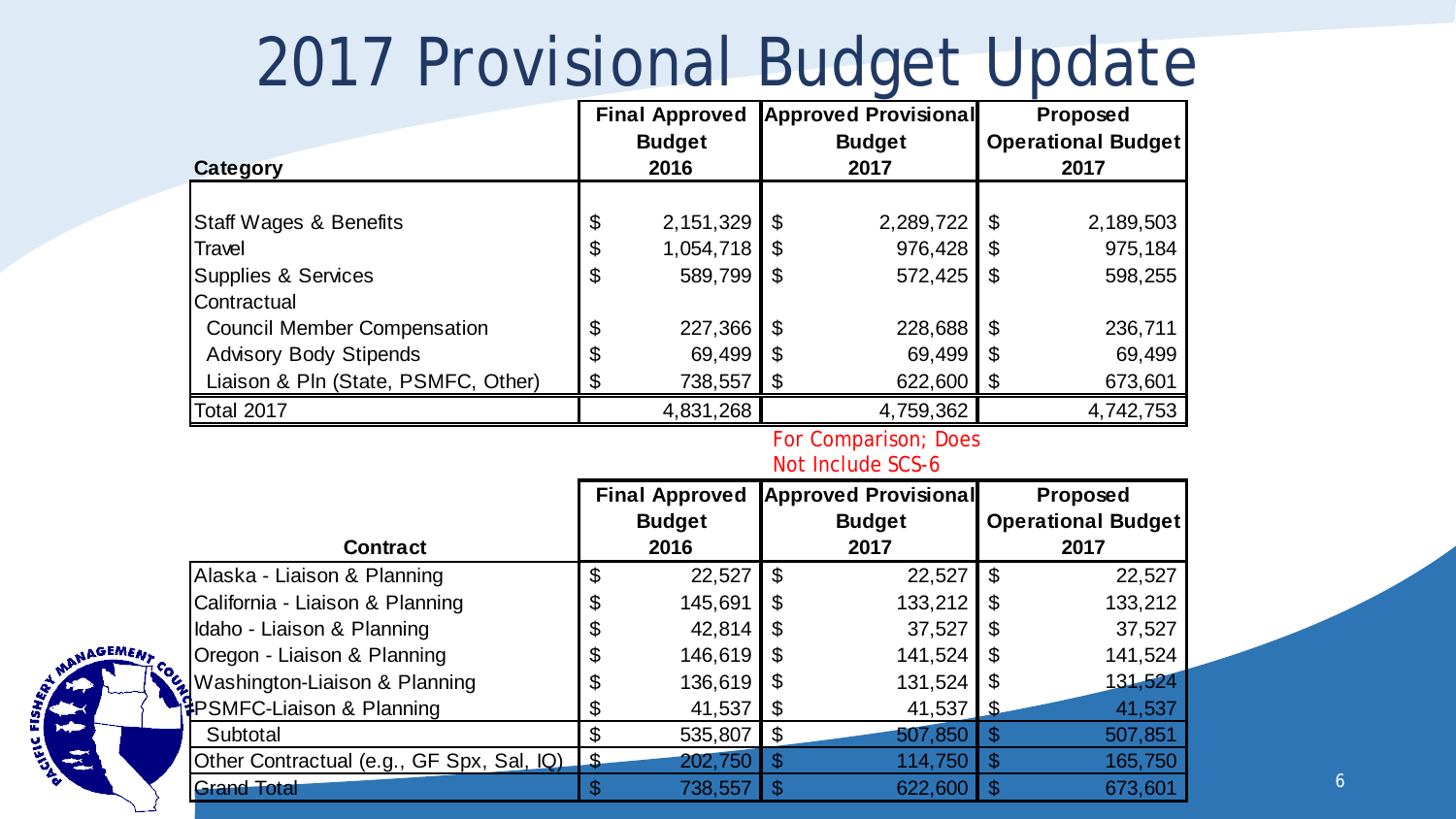## Expenditures for CY 2017 through August

|                                     |                       | <b>Total</b><br><b>Budget</b> |                | <b>Expenditures</b> | % of Total    |  | <b>Expenditures</b> |  |
|-------------------------------------|-----------------------|-------------------------------|----------------|---------------------|---------------|--|---------------------|--|
| Category                            |                       | 2017                          |                | thru 8/31/17        | <b>Budget</b> |  | Remaining           |  |
| <b>Staff Wages &amp; Benefits</b>   | \$                    | 2,189,503                     | -\$            | 1,367,781           | $62.47\%$ \$  |  | 821,722             |  |
| Travel                              | \$                    | 975,184                       |                | 542,521             | $55.63\%$ \$  |  | 432,663             |  |
| Supplies & Services<br>Contractual  | $\boldsymbol{\theta}$ | 598,255                       | \$             | 370,45              | $61.92\%$ \$  |  | 227,795             |  |
| <b>Council Member Compensation</b>  | \$                    | 236,711                       | $\mathfrak{S}$ | 123,299             | 52.09% \$     |  | 113,412             |  |
| <b>Advisory Body Stipends</b>       | \$                    | 69,499                        |                |                     | $0.00\%$ \$   |  | 69,499              |  |
| Liaison & Pln (State, PSMFC, Other) | \$                    | 673,601                       |                | 124,656             | 18.51% \$     |  | 548,945             |  |
| <b>Total 2017</b>                   |                       |                               |                | 2,528,717           | 53.32% \$     |  | 2,214,036           |  |

7

### Detail of State and PSMFC Liaison and Planning, and Other Contractual for 2017

|                                           | 2017          |    | <b>Billed</b> | <b>Balance</b> |
|-------------------------------------------|---------------|----|---------------|----------------|
| <b>Contract</b>                           | <b>Rudget</b> |    | thru 8/31/17  | Remaining      |
| Alaska - Liaison & Planning               | 22,527        | \$ |               | 22,527         |
| California - Liaison & Planning           | 133,212       |    |               | 133,212        |
| Idaho - Liaison & Planning                | 37,527        | S  | 27,409        | 10,118         |
| Oregon - Liaison & Planning               | \$<br>141,524 | \$ | 23,536        | 117,988        |
| Washington-Liaison & Planning             | \$<br>131,524 |    |               | 131,524        |
| PSMFC-Liaison & Planning                  | 41,537        |    | 22,031        | 19,506         |
| Subtotal                                  | 507,851       | \$ | 72,976        | 434,875        |
| Other Contractual (e.g., GF Spx, Sal, IQ) | 165,750       |    | 51,680        | 114,070        |
| <b>Grand Total</b>                        | 673,601       |    | 124,656       | 548,945        |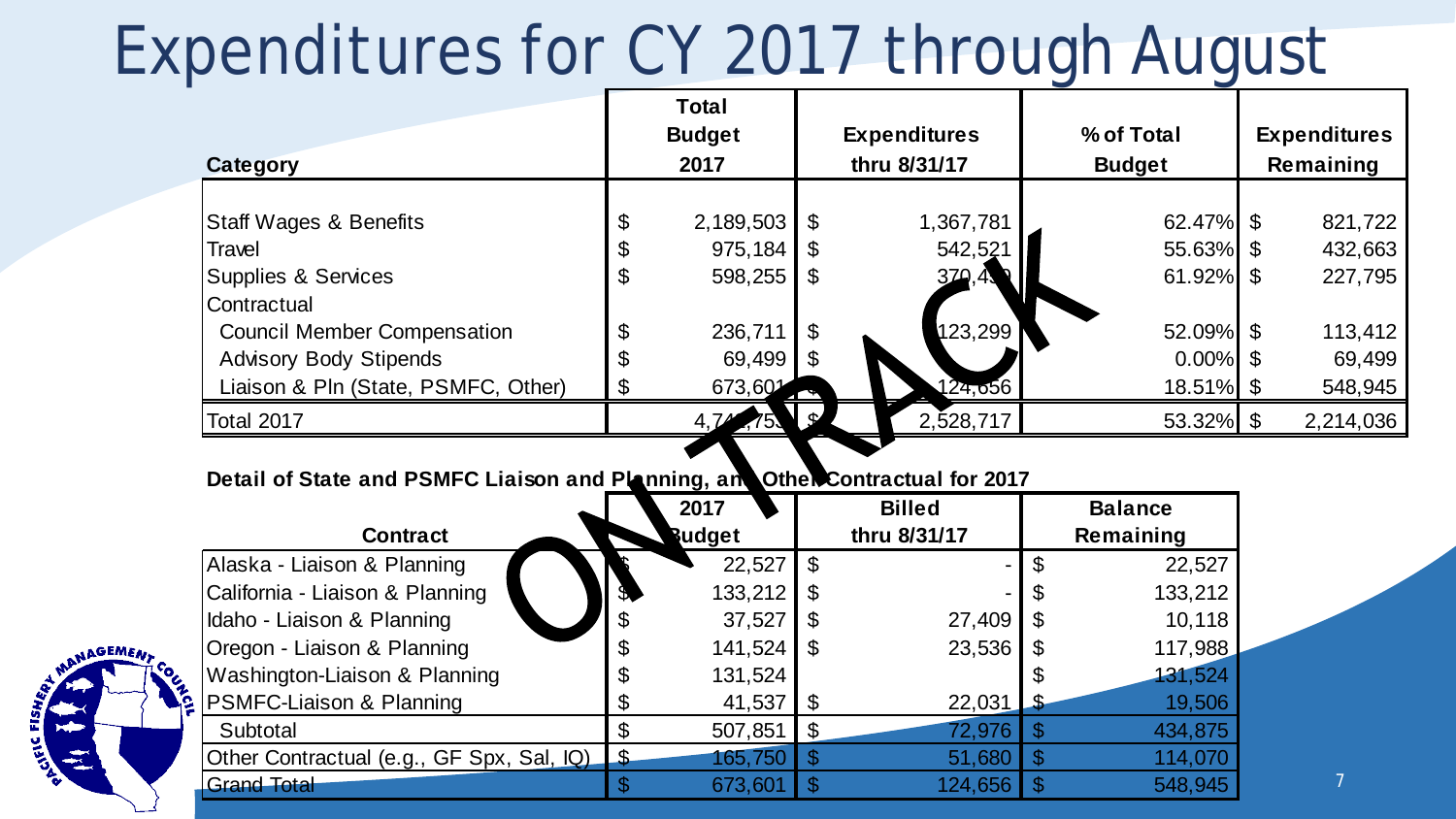# CY 2018 Budget Process

- COP 9 Requirements for Preliminary Annual Budget in September that Considers:
	- Performance Obligations
	- Staffing Stability
	- Projected Costs
	- Balances and Current Costs
	- Current Funding Sources
	- Future Funding Sources
	- Multi-year Cash Flow Needs
	- Contingencies
	- Higher Priority Council Activities

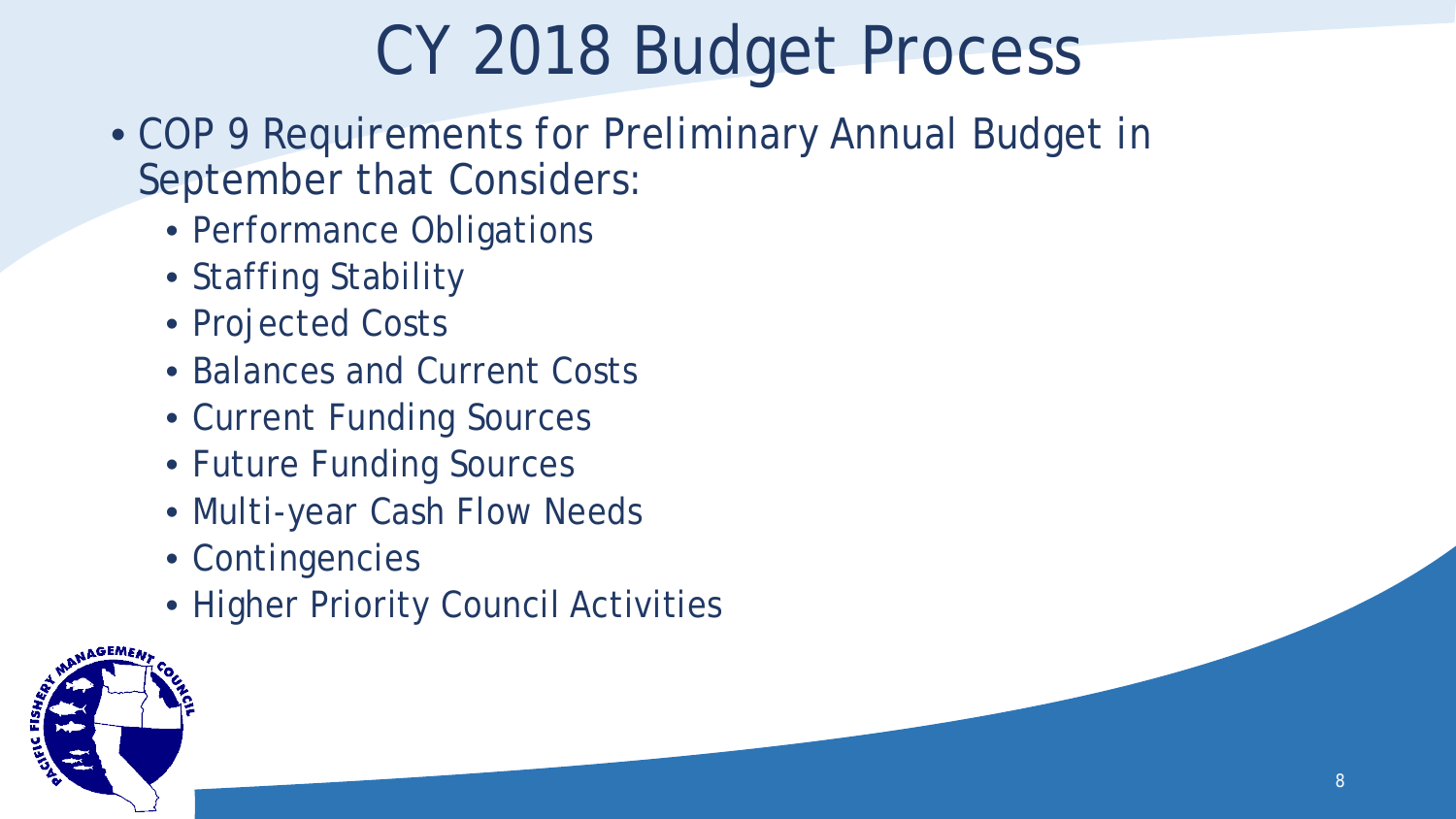# Performance Obligations

- The 2015-2019 5-Year Grant allows for all proposed activities and tasks to be performed by the Council, but is contingent on funding levels identified in the grant actually being received to do them.
	- Thus, the word "obligations" is only associated with funded activities.
- Funding has been received and/or is expected to be received to conduct a portion of the tasks in the grant proposal.
	- To accomplish "routine" base functions and certain "special" projects identified in the 5-Year Grant.
	- Absent funding for particular obligations, it is up to the Council to prioritize which "obligations" are conducted.

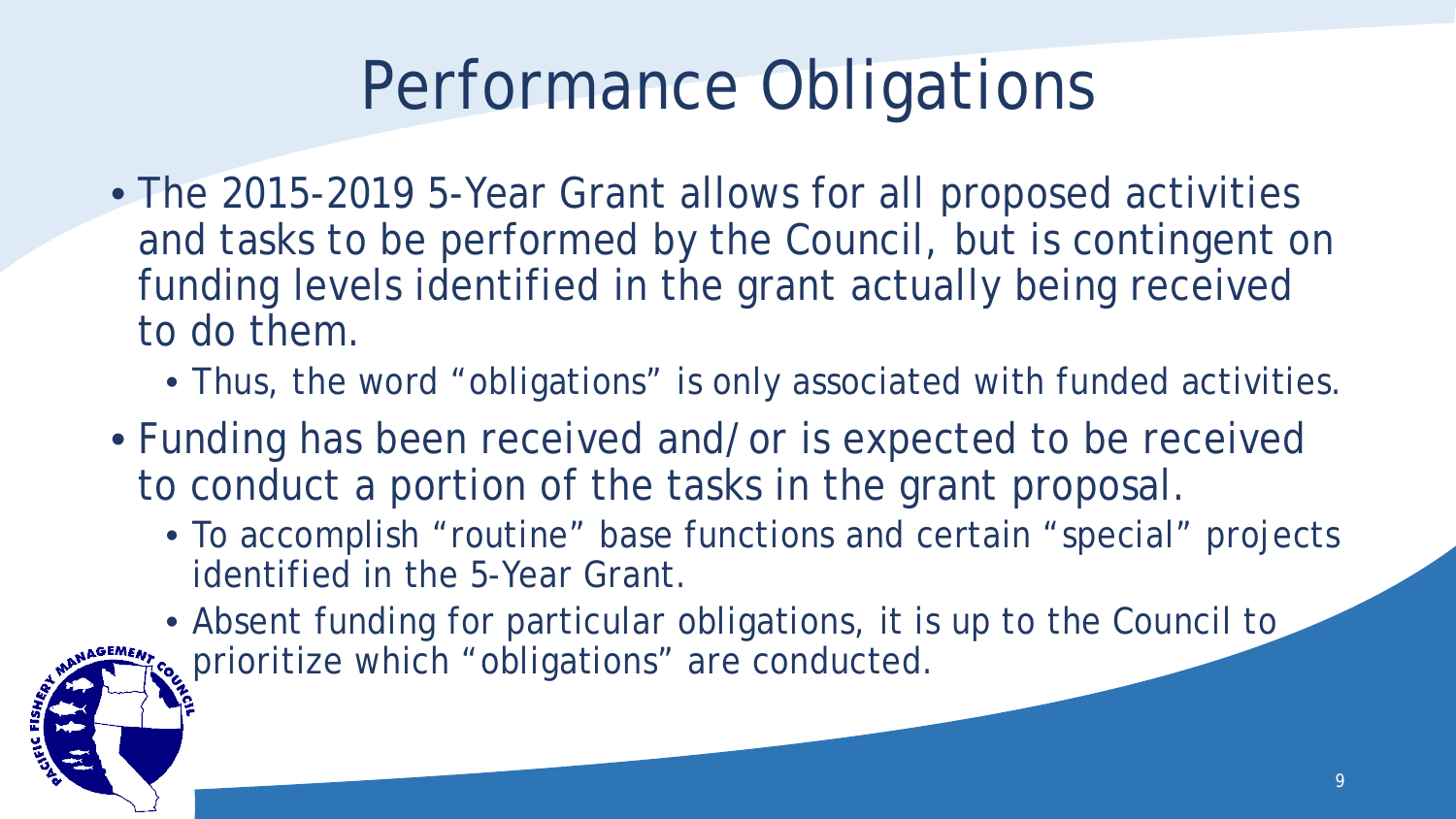# Performance Obligations

- Special Projects Funded for 2018
	- SCS-6 Meeting
		- \$ 125,000 January-December 2018
	- ACL Implementation Flexibility Including Carryover
		- \$ 149,000 July 2017 through December 2018
	- Intersector Quota Pounds Trading Catch Share Review Follow-on Actions?
		- \$ 125,000 November 2017 through December 2018
	- Fishery Ecosystem Plan Implementation
		- \$ 90,000 April 2017 through December 2017
		- Additional \$ 186,000 requested for January 2018 through March 2019
	- Swordfish Management Planning
		- \$ 54,000 August 2017 through December 2018
		- FGF EFH Amendment Completion
			- \$ 150,000 April 2017 to Completion (in 2018) 2018 10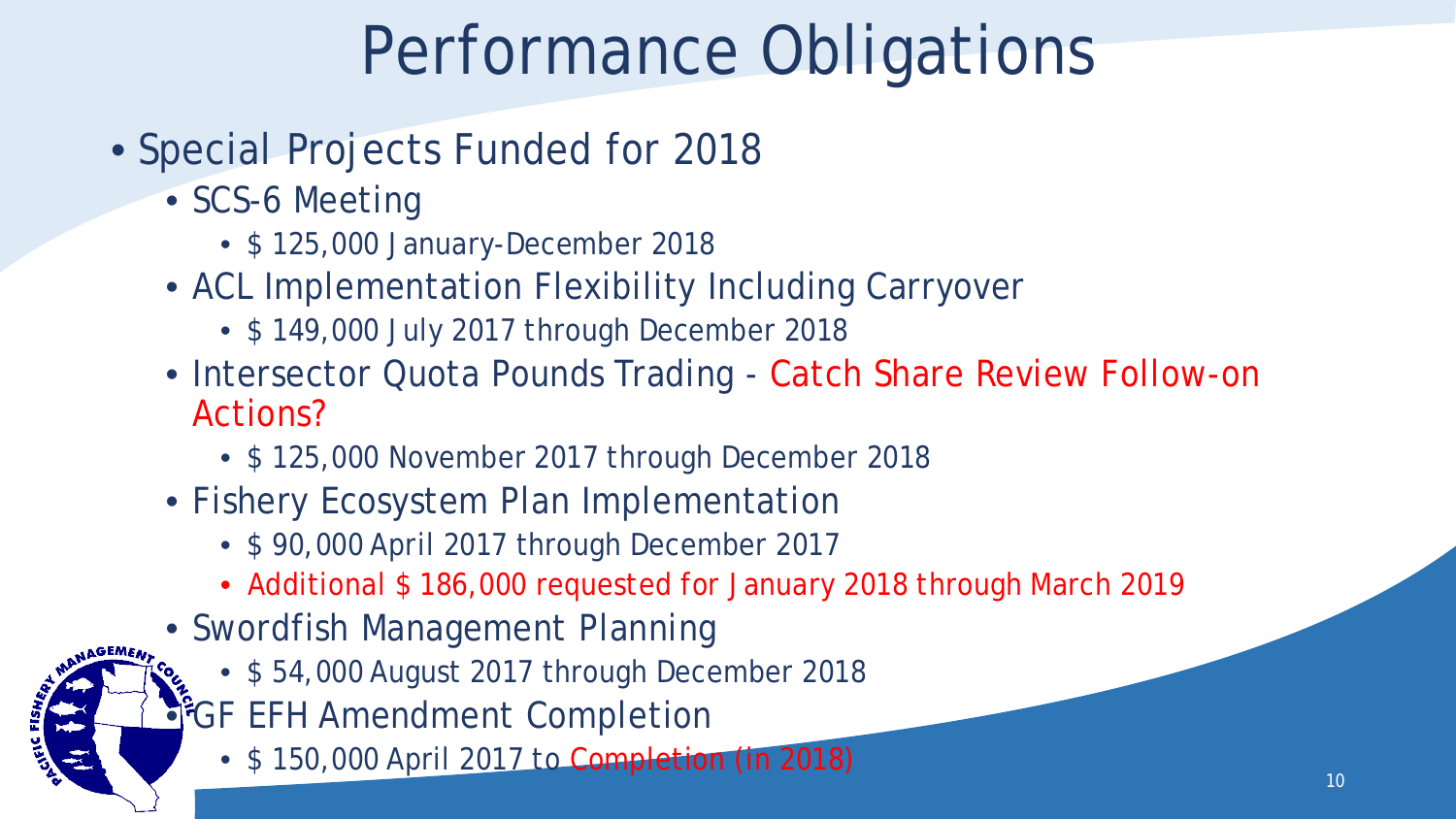# Staffing Stability

- The Preliminary Draft Provisional Budget provides for staffing and benefits at the 2017 level.
	- Maintains current staff level
	- Provides for incremental salary increases and decreased\* increased health care and life insurance costs.

\*Budgeting expectation, all else being equal.

• Staff is fully subscribed in 2018 given routine **ANGEMENTICO** and currently funded special projects.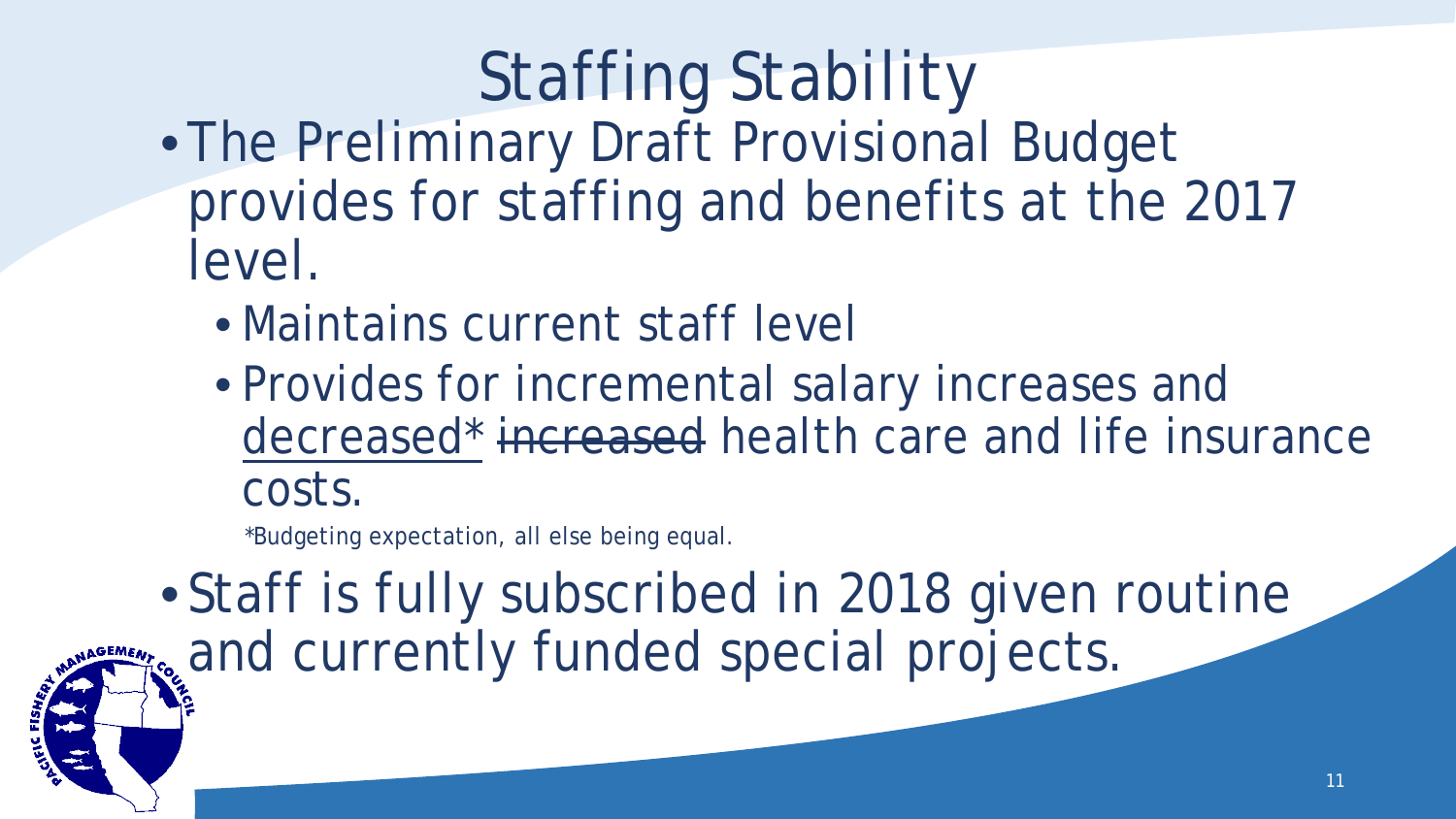|               |                                           | CY 2018 Draft Budget |               |              | For Comparison;  |
|---------------|-------------------------------------------|----------------------|---------------|--------------|------------------|
|               |                                           | 2017 Tentative       |               | 2018 Draft = | Does Not Include |
|               | • Staff Wages and Benefits                | \$2,189,503          |               | \$2,270,342  | $SCS-6$          |
|               | • Travel                                  | 975,184              | ${\mathbb S}$ | 922,712      |                  |
|               | • Supplies and Services                   | 598,255              | $\mathcal{C}$ | 606,285      |                  |
|               | • Contractual                             |                      |               |              |                  |
|               | • Council Member Compensation \$          | 236,711              |               | 242,952      |                  |
|               | • Advisory Body Stipends                  | 69,499               |               | 69,499       |                  |
|               | • Liaison and Plan                        | 673,601              |               | 654,313      |                  |
|               | • Total                                   | \$4,742,753          |               | \$4,766,103  |                  |
|               | • Detail of State/PSMFC Liaison Contracts |                      |               |              |                  |
|               | • Alaska                                  | 22,527               |               | 22,527       |                  |
|               | • California                              | 133,212              |               | 139,152      |                  |
|               | • Idaho                                   | 37,527               |               | 40,587       |                  |
|               | • Oregon                                  | 141,524              |               | 139,240      |                  |
| <b>NAGEME</b> | • Washington                              | 131,524              |               | 129,720      |                  |
|               | • PSMFC                                   | 41,537               |               | 43,337       |                  |
|               | Total                                     | 507,851              |               | 514,563      |                  |
|               | Plan Contracts (CSR, Spex, etc)\$         | 165,750              |               | 139,750      |                  |
|               |                                           |                      |               |              | 12               |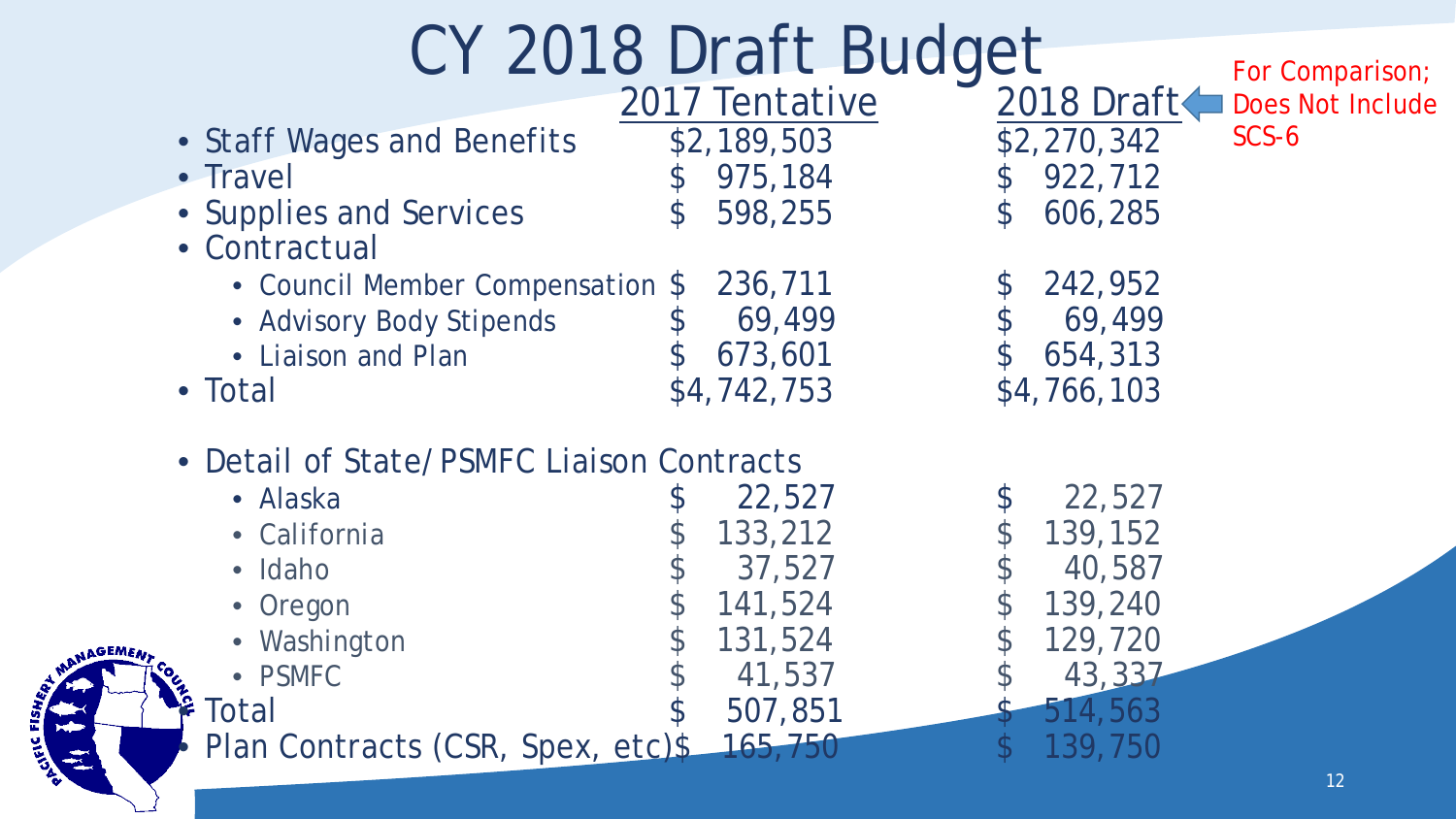### CY 2018 DRAFT BUDGET

|                                      |    | <b>Total</b><br><b>Operational</b> |                | <b>Draft</b><br><b>Provisional</b> | $\frac{0}{0}$<br>increase | <b>SCS</b><br><b>Budget</b> |                | <b>Combined</b><br><b>Budget</b> | % of Total |
|--------------------------------------|----|------------------------------------|----------------|------------------------------------|---------------------------|-----------------------------|----------------|----------------------------------|------------|
| Category                             |    | 2017<br>2018                       |                | decrease                           | 2018                      |                             | 2018           | <b>Budget</b>                    |            |
| <b>Staff Wages &amp; Benefits</b>    |    | 2,189,503                          | \$             | 2,270,342                          | 3.6%                      |                             | \$             | 2,270,342                        | 0.0%       |
| Travel                               | S  | 975,184                            | $\mathfrak{L}$ | 922,712                            | $-5.7\%$ \$               | $47,910$ \$                 |                | 970,622                          | 5.2%       |
| Supplies & Services                  | \$ | 598,255                            | -\$            | 606,285                            | $1.3\%$ \$                | $77,090$ \ \$               |                | 683,375                          | 12.7%      |
| Contractual                          |    |                                    |                |                                    |                           |                             |                |                                  |            |
| <b>Council Member Compensation</b>   | \$ | 236,711                            | $\mathfrak{L}$ | 242,952                            | 2.6%                      |                             | \$             | 242,952                          | 0.0%       |
| Advisory Body Stipends (2018)        | \$ | 69,499                             | - \$           | 69,499                             | $0.0\%$ \$                |                             | $\mathcal{L}$  | 69,499                           | 0.0%       |
| Liaison & Plan (State, PSMFC, Other) |    | 673,601                            | \$             | 654,313                            | $-2.9\%$ \$               |                             | \$             | 654,313                          | 0.0%       |
| Total                                |    | 4,742,753                          | \$             | 4,766,103                          | $0.5\%$ \$                | 125,000                     | $\mathfrak{S}$ | 4,891,103                        | 2.6%       |
|                                      |    |                                    |                |                                    |                           |                             |                |                                  |            |

#### **Detail of State and PSMFC Liaison and Planning, and Other Contractual for 2018**

|                                                                             | 2017          |                         | 2018          |          |
|-----------------------------------------------------------------------------|---------------|-------------------------|---------------|----------|
| <b>Contract</b>                                                             | <b>Budget</b> |                         | <b>Budget</b> |          |
| Alaska - Liaison & Planning                                                 | \$<br>22,527  | \$                      | 22,527        | 0.0%     |
| California - Liaison & Planning                                             | \$<br>133,212 | S                       | 139,152       | 4.3%     |
| Idaho - Liaison & Planning                                                  | \$<br>37,527  | S                       | 40,587        | 7.5%     |
| <b>Comparison - Liaison &amp; Planning</b><br>Washington-Liaison & Planning | \$<br>141,524 | S                       | 139,240       | $-1.6%$  |
|                                                                             | \$<br>131,524 | \$                      | 129,720       | $-1.4%$  |
|                                                                             | \$<br>41,537  |                         | 43,337        | 4.2%     |
| Subtotal                                                                    | \$<br>507,851 |                         | 514,563       | 1.3%     |
| Other Contractual (e.g., GF Spx, CPS, IQ)                                   | 165,750       | $\mathbf{\mathfrak{S}}$ | 139,750       | $-18.6%$ |
| <b>Grand Total</b>                                                          | 673,601       |                         | 654,313       | $-2.9%$  |

NAGEME

Includes SCS-6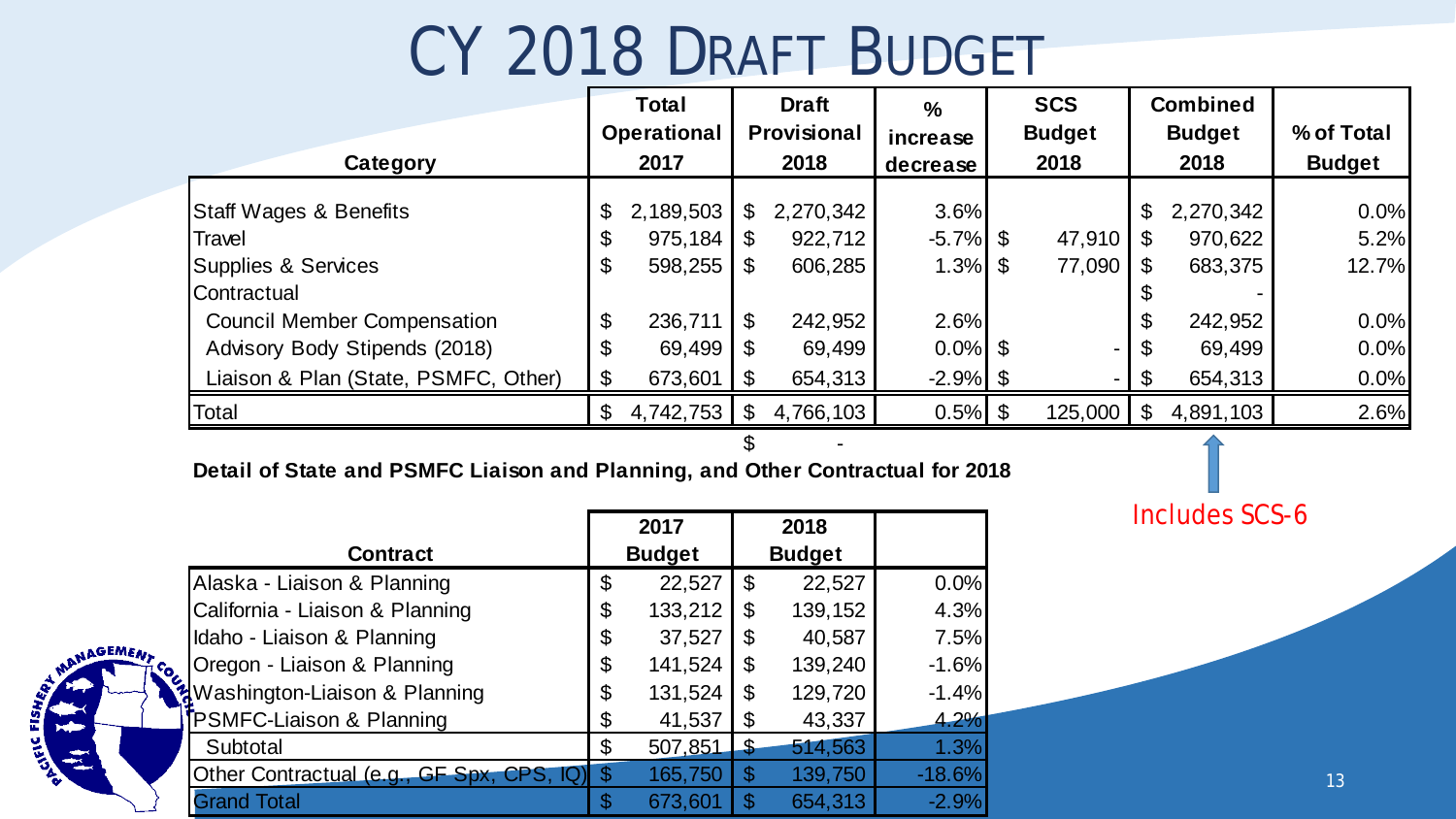### MULTI-YEAR CASH FLOW NEEDS

### **What is the effect of baseline funding w/o special project funding on the delayed spending account through time?**

|                                               | 2016        | 2017             | 2018             | 2019               | 2020                    | 2021                    | 2022               |
|-----------------------------------------------|-------------|------------------|------------------|--------------------|-------------------------|-------------------------|--------------------|
| Total budget                                  | \$4,831,268 | \$.<br>4,742,753 | \$.<br>4,891,103 | 4,725,853<br>\$    | \$<br>4,820,370         | \$<br>4,916,777         | \$.<br>5,062,811   |
| Actual or assumed income                      |             |                  |                  |                    |                         |                         |                    |
| Base/reliable soft funding                    | \$4,199,809 | \$4,279,841      | \$4,279,841      | \$4,279,841        | \$4,279,841             | \$4,279,841             | \$4,279,841        |
| <b>Special Project Supplemental Funding</b>   | \$434,466   | $493,711$ \$     | $432,914$ \$     |                    | \$                      |                         | \$                 |
| SCS-6 (National SSC Meeting)                  |             |                  | 125,000          |                    |                         |                         |                    |
| Funds from the DSA needed                     | \$196,993   | \$0              | \$178,348        | \$446,012          | \$540,529               | \$636,936               | \$782,970          |
| Year end budget surplus/deficit Actual        | \$545,202   |                  |                  |                    |                         |                         |                    |
|                                               |             |                  |                  |                    |                         |                         |                    |
| Year-end Delayed Spending Account balance     | \$2,342,761 | \$2,373,560      | \$2,195,212      | \$1,749,200        | \$1,208,672             | \$571,735               | ( \$211, 234)      |
| <b>Total budget</b>                           | \$4,831,268 | \$<br>4,742,753  | \$<br>4,891,103  | 4,941,478<br>\$.   | 5,035,995<br>S.         | 5,132,402<br>\$         | 5,278,436<br>\$.   |
| Actual or assumed income                      |             |                  |                  |                    |                         |                         |                    |
| Base/reliable soft funding                    | \$4,199,809 | \$4,279,841      | \$4,279,841      | \$4,279,841        | \$4,279,841             | \$4,279,841             | \$4,279,841        |
| <b>Special Project Supplemental Funding</b>   | \$434,466   | 493,711          | ∥\$<br>432,914   | $\zeta$<br>500,000 | 500,000<br>$\mathsf{S}$ | S.<br>500,000           | $\zeta$<br>500,000 |
| SCS-6 (National SSC Meeting)                  |             |                  | 125,000          |                    |                         |                         |                    |
| Funds from the DSA needed                     | \$196,993   | \$0              | \$178,348        | \$161,637          | \$256,154               | \$352,561               | \$498,595          |
| Year Birg Bytle et surplus/deficit Actual     | \$545,202   |                  |                  |                    |                         |                         |                    |
|                                               |             |                  |                  |                    |                         |                         |                    |
| ₩<br>ear-end Delayed Spending Account balance | \$2,342,761 | \$2,373,560      | \$2,195,212      | \$2,033,575        | \$1,777,422             | $\overline{51,}424,860$ | \$926,266          |
| $\frac{1}{2}$<br>$-$                          |             |                  |                  |                    |                         |                         |                    |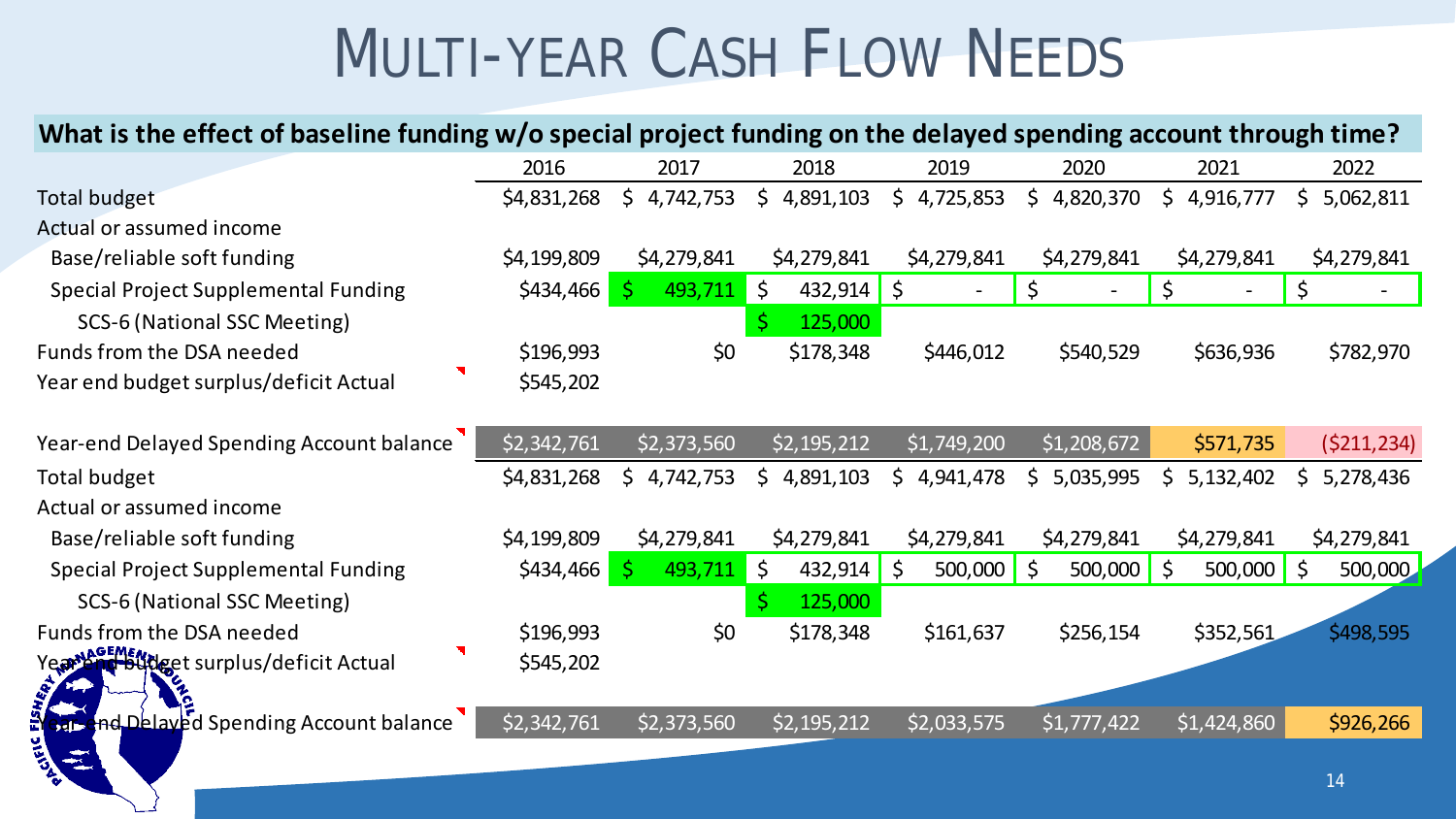# Expectations for Future Funding

- Council Commissions Line Item
	- 2016 \$33,470,000 Enacted
	- 2017 \$34,245,000 Enacted
	- 2018 \$33,407,000 \$34,245,000 Proposed
	- $2019 ?$
- Special Project Requests
	- 2018 \$186K for remainder of FEP temp funds proposal Staff fully subscribed
	- 2019 Depending on line Item, expect more requests based on Council Priorities

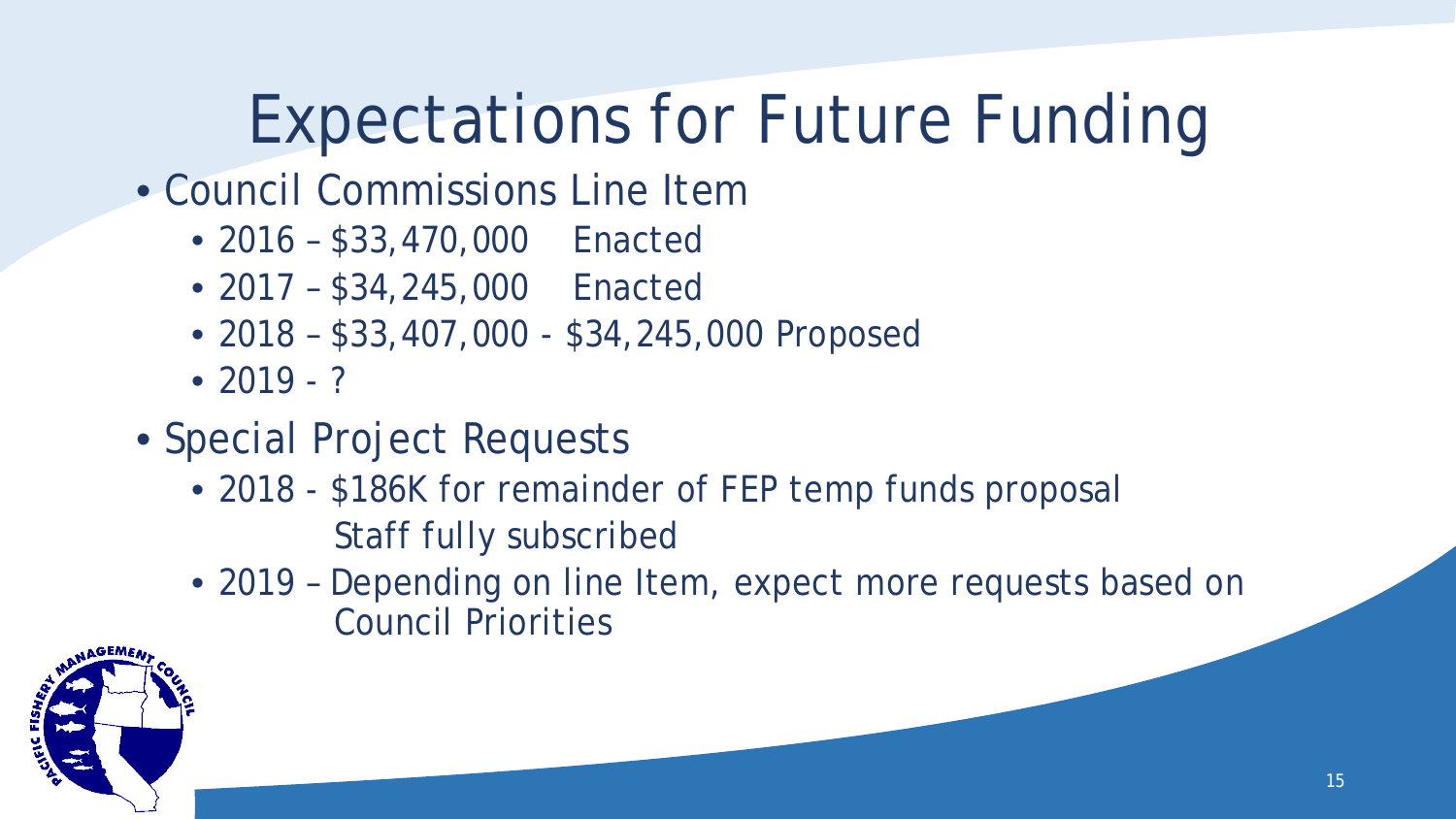# 2018 Budget Planning

- November Adopt Provisional 2018 Budget
	- COP 9: Budget Committee modifies/approves the proposed preliminary budget and forwards recommendations to the Council for approval and provisional use beginning January 1 of the next year.
	- Council should identify priority activities to guide staff in budget preparation.

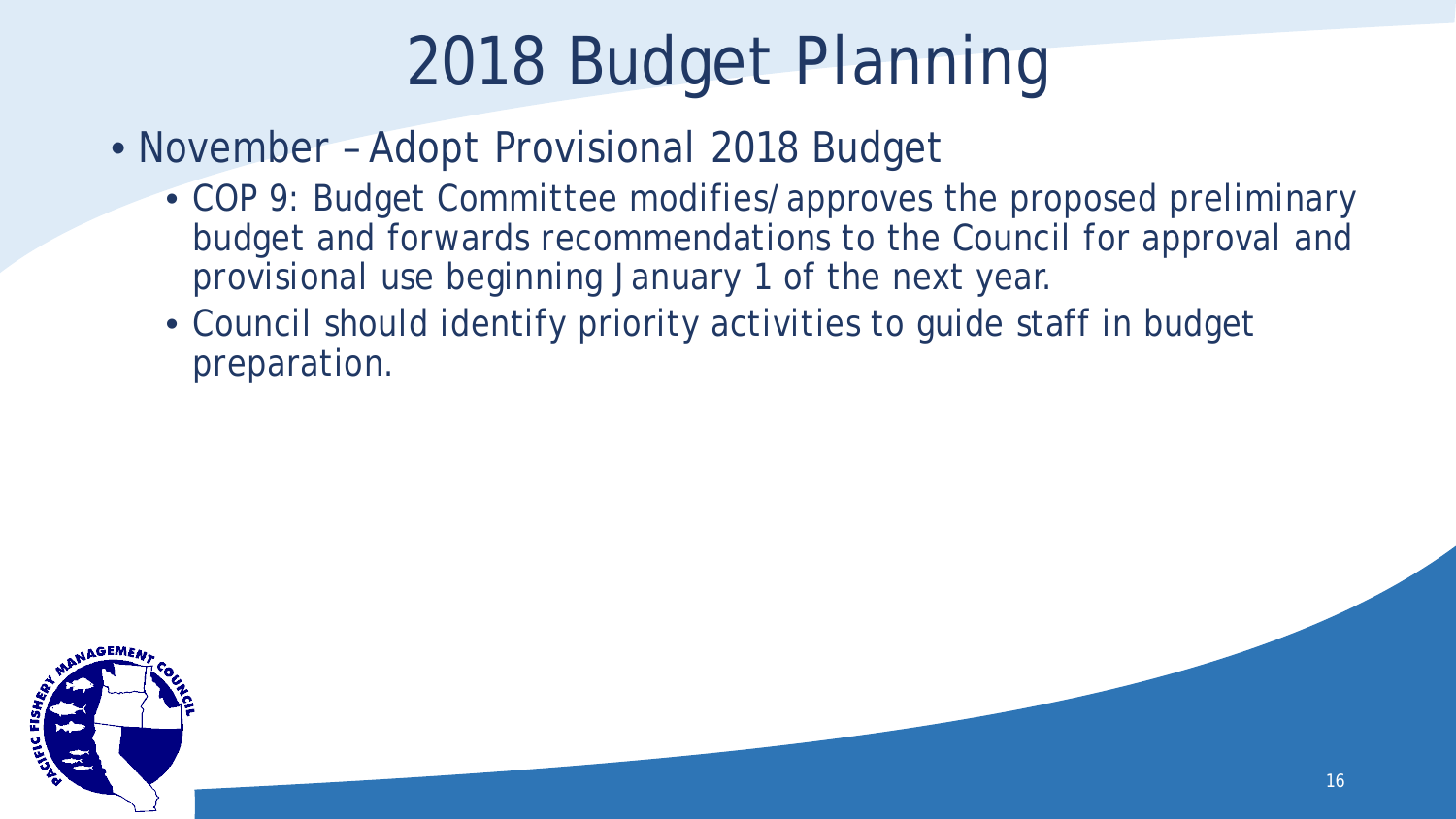# Priority Council Activities 2018

- **Specifications and Management Measures**
	- **GF, CPS, and Salmon**
- **CPS Stock Assessments**
- **Inseason Management**
	- **Salmon, Halibut, and Groundfish**
- **Currently Funded Special Projects**
	- **Carryover, CSP Follow-on Actions (QP Trading), FEP Initiative, GF EFH**
- Research and Data Needs Document Update
- FEP 5-Year Review
- DSBG Authorization
- Halibut CSP
- Methodology Reviews
	- GF, Salmon. CPS
- Comments on NMFS Policies, EFH impact comments
- Non-funded Special Projects
	- Additional ET Projects
	- SSLL Swordfish Gear
	- Catch Share Review Follow-on Action (besides Carryover and OP trading already funded)
	- GF Omnibus Issues